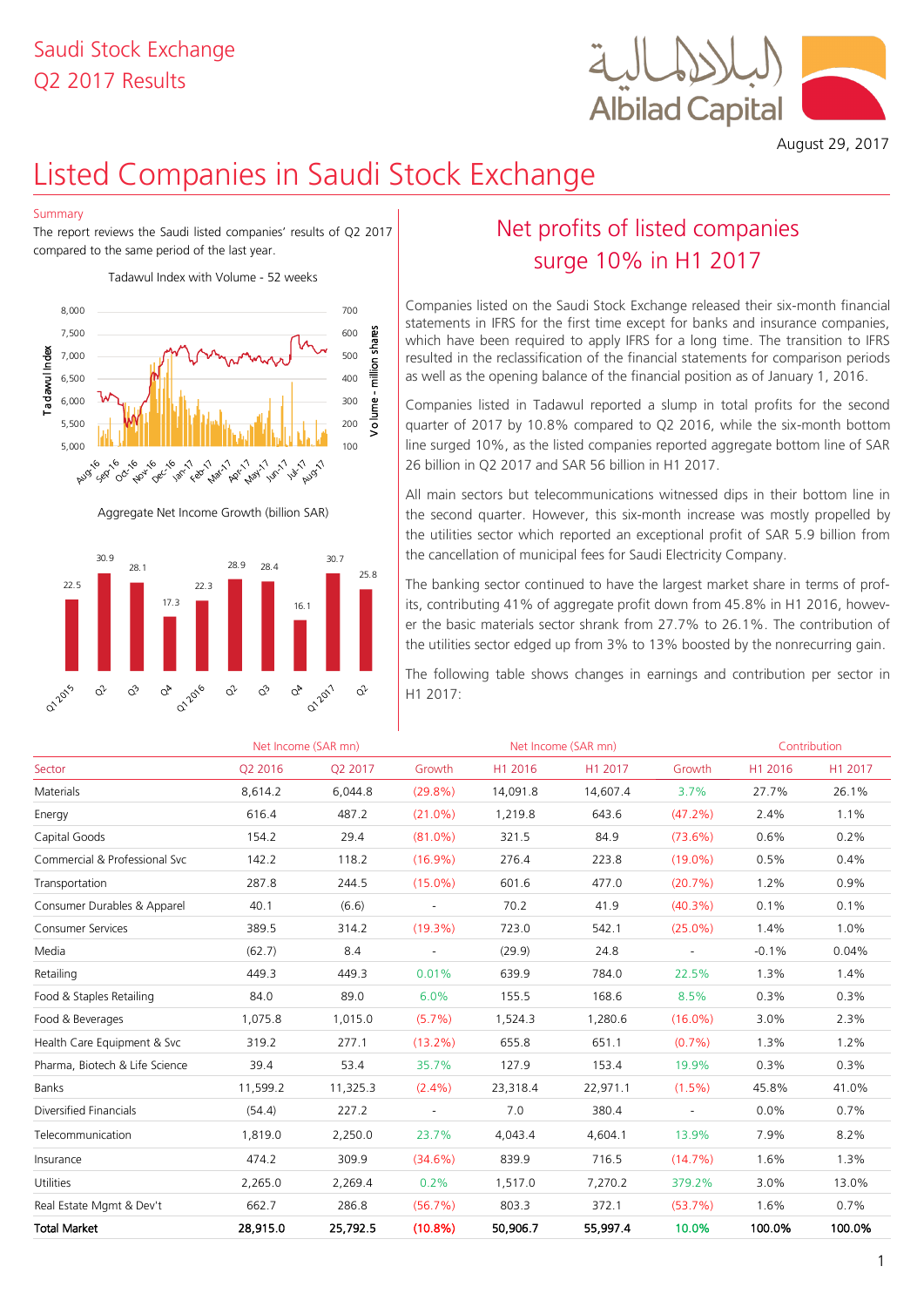$\ddot{\mathcal{A}}$ **Albilad Capital** 

August 29, 2017

## Net Income For Listed Companies in Saudi Stock Exchange (SAR mn)

| <b>Materials</b>                | Q2 2016  | Q2 2017 | Growth                   | H1 2016  | H1 2017  | Growth         |
|---------------------------------|----------|---------|--------------------------|----------|----------|----------------|
| Takween                         | 12.5     | (12.7)  | $\blacksquare$           | 14.4     | (21.6)   | $\blacksquare$ |
| Mepco                           | 88.3     | 18.2    | (79%)                    | 105.1    | 21.4     | (80%)          |
| <b>BCI</b>                      | 13.2     | 12.5    | (5%)                     | 24.0     | 18.4     | (23%)          |
| MAADEN                          | 171.2    | 356.5   | $\omega$                 | 365.5    | 632.1    | 73%            |
| ASLAK                           | 38.6     | 0.5     | (99%)                    | 55.9     | 8.2      | (85%)          |
| Al Yamamah Steel <sup>(1)</sup> | 67.9     | 17.2    | (75%)                    | $\omega$ | $\omega$ | $\omega$       |
| SSP                             | 3.0      | 7.7     | $\blacksquare$           | 11.6     | 17.9     | 55%            |
| Chemanol                        | 0.1      | 2.6     | $\overline{\phantom{a}}$ | (27.4)   | (3.0)    | 89%            |
| Petrochem                       | 208.0    | 132.3   | (36%)                    | 329.4    | 300.2    | (9%)           |
| SABIC                           | 4,958.8  | 3,705.7 | (25%)                    | 7,868.7  | 8,940.2  | 14%            |
| SAFCO                           | 302.3    | 204.3   | (32%)                    | 581.3    | 627.7    | 8%             |
| TASNEE                          | 87.5     | 93.6    | 7%                       | (16.0)   | 196.9    | $\blacksquare$ |
| <b>NGC</b>                      | 2.3      | (2.5)   | $\omega$                 | $6.0\,$  | (6.0)    | $\blacksquare$ |
| ZOUJAJ                          | 11.6     | 37.6    | 223%                     | 25.3     | 52.8     | 109%           |
| Alujain <sup>(2)</sup>          | $\omega$ | $\Box$  | $\omega$                 | 2.8      | 28.9     | $\omega$       |
| <b>FIPCO</b>                    | 3.9      | 0.4     | $(90\%)$                 | 8.4      | 3.6      | (57%)          |
| <b>APC</b>                      | 11.2     | 3.1     | (72%)                    | 0.2      | 0.6      | 170%           |
| Nama Chemicals                  | (31.4)   | (2.5)   | 92%                      | (53.4)   | (6.6)    | 88%            |
| Maadaniyah                      | 11.0     | (6.4)   | $\overline{\phantom{a}}$ | 22.7     | (4.9)    | $\blacksquare$ |
| Zamil Industrial                | 51.2     | 36.5    | (29%)                    | 104.1    | 78.2     | (25%)          |
| SIIG                            | 151.0    | 70.0    | (54%)                    | 181.0    | 380.0    | 110%           |
| Sahara Petrochemical            | 103.4    | 88.6    | (14%)                    | 156.4    | 184.5    | 18%            |
| YANSAB                          | 747.4    | 345.7   | (54%)                    | 1,169.1  | 953.9    | (18%)          |
| SPM                             | (7.2)    | (3.8)   | 47%                      | (14.3)   | (10.1)   | 29%            |
| Sipchem                         | 11.4     | 59.8    | $\sim$                   | 60.6     | 151.4    | 150%           |
| Advanced                        | 192.1    | 194.5   | 1%                       | 335.0    | 318.9    | (5%)           |
| Saudi Kayan                     | 97.3     | 242.0   | 149%                     | (97.7)   | 507.5    | $\sim$         |
| <b>HCC</b>                      | 26.8     | 2.7     | $(90\%)$                 | 59.1     | 10.9     | (82%)          |
| Najran Cement                   | 33.9     | (4.2)   | $\overline{\phantom{a}}$ | 95.2     | $7.0$    | (93%)          |
| City Cement                     | 64.2     | 12.4    | (81%)                    | 137.5    | 50.2     | (63%)          |
| Northern Cement                 | 48.7     | 8.3     | (83%)                    | 91.6     | 24.6     | (73%)          |
| <b>UACC</b>                     | (4.4)    | 8.5     | $\blacksquare$           | (8.0)    | 25.5     | $\sim$         |
| Arabian Cement                  | 141.0    | 35.5    | (75%)                    | 366.6    | 136.2    | (63%)          |
| YSCC                            | 116.3    | 12.2    | (90%)                    | 266.8    | 63.0     | (76%)          |
| Saudi Cement                    | 249.0    | 93.7    | (62%)                    | 512.0    | 258.7    | (49%)          |
| QACCO                           | 114.0    | 53.2    | (53%)                    | 247.7    | 133.4    | (46%)          |
| Southern Cement                 | 268.2    | 94.5    | (65%)                    | 551.2    | 199.5    | (64%)          |
| Yanbu Cement                    | 159.0    | 80.0    | (50%)                    | 330.0    | 205.0    | (38%)          |
| EPCCO                           | 47.0     | 35.0    | (26%)                    | 133.5    | 85.5     | (36%)          |
| Tabuk Cement                    | 21.1     | 1.3     | (94% )                   | 42.4     | 10.0     | (76%)          |
| Jouf Cement                     | 22.7     | 10.5    | (54%)                    | 47.5     | 26.8     | (44%)          |
| Total                           | 8,614.2  | 6,044.8 | (30%)                    | 14,091.8 | 14,607.4 | 4%             |

(1) Results represent Q3 (FY ending 30 September)

(2) Did not announce its Q2 2016 results.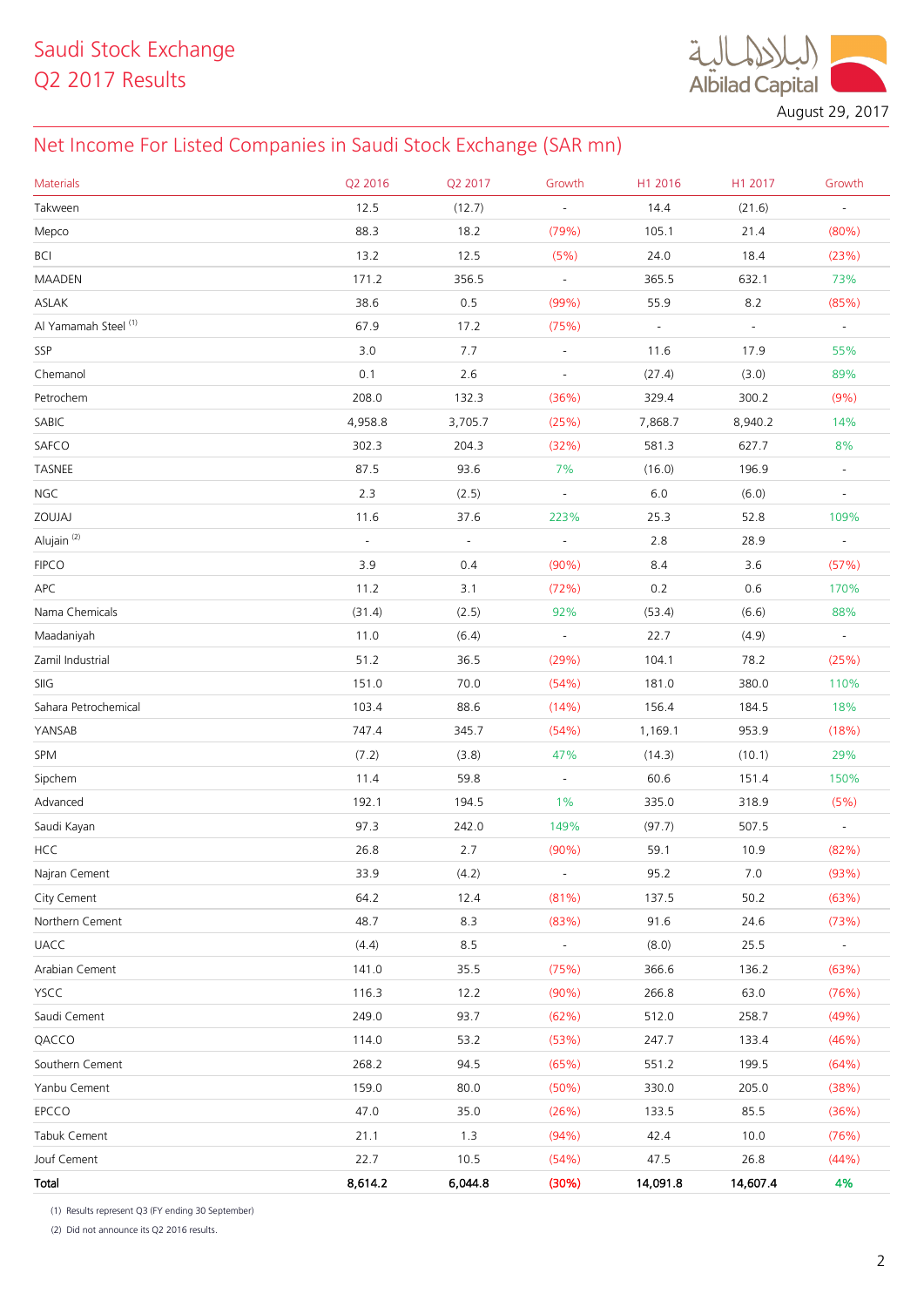**Albilad Capital** 

August 29, 2017

## Net Income For Listed Companies in Saudi Stock Exchange (SAR mn)

| Energy                                      | Q2 2016  | Q2 2017  | Growth                       | H1 2016  | H1 2017                     | Growth                   |
|---------------------------------------------|----------|----------|------------------------------|----------|-----------------------------|--------------------------|
| SARCO                                       | (0.2)    | (1.0)    | ä,                           | (0.9)    | 2.0                         | $\equiv$                 |
| Petro Rabigh                                | 101.0    | 316.0    | $\overline{\phantom{a}}$     | 64.4     | 76.0                        | 18%                      |
| Bahri                                       | 487.1    | 153.9    | (68%)                        | 1,100.0  | 532.8                       | (52%)                    |
| Aldrees                                     | 28.5     | 18.3     | (36%)                        | 56.3     | 32.8                        | (42%)                    |
| <b>Total</b>                                | 616.4    | 487.2    | (21%)                        | 1,219.8  | 643.6                       | (47%)                    |
|                                             |          |          |                              |          |                             |                          |
| <b>Capital Goods</b>                        | Q2 2016  | Q2 2017  | Growth                       | H1 2016  | H1 2017                     | Growth                   |
| Astra Indust                                | (10.6)   | 7.0      | $\omega$                     | 2.2      | 26.7                        | $\sim$                   |
| Bawan                                       | 53.2     | 8.9      | (83%)                        | 81.8     | 30.5                        | (63%)                    |
| EIC                                         | 9.8      | 10.9     | 12%                          | 19.2     | 21.6                        | 12%                      |
| ALKHODARI                                   | (56.2)   | (25.0)   | 56%                          | (54.0)   | (42.8)                      | 21%                      |
| Saudi Ceramics                              | 28.6     | (5.1)    | $\Box$                       | 76.3     | 7.0                         | $(91\%)$                 |
| SCC <sup>(1)</sup> (Suspended from trading) | $\omega$ | $\equiv$ | $\blacksquare$               | $\omega$ | $\mathcal{L}_{\mathcal{A}}$ | $\blacksquare$           |
| ADC                                         | (12.3)   | 2.7      | $\blacksquare$               | (13.9)   | 4.5                         | $\overline{\phantom{a}}$ |
| Amiantit                                    | 1.6      | (14.5)   | $\overline{\phantom{a}}$     | 2.1      | (60.3)                      | $\blacksquare$           |
| AL-Babtain                                  | 39.9     | 41.2     | 3%                           | 79.6     | 80.3                        | $1\%$                    |
| <b>SVCP</b>                                 | 23.9     | 16.1     | (33%)                        | 57.5     | 28.0                        | (51%)                    |
| MESC                                        | 76.8     | 0.4      | (99%)                        | 71.7     | 4.3                         | (94% )                   |
| SIECO                                       | (0.5)    | (13.2)   | $\sim$                       | (0.9)    | (15.0)                      | $\sim$                   |
| Total                                       | 154.2    | 29.4     | (81%)                        | 321.5    | 84.9                        | (74%)                    |
|                                             |          |          |                              |          |                             |                          |
| Commercial & Professional Svc               | Q2 2016  | Q2 2017  | Growth                       | H1 2016  | H1 2017                     | Growth                   |
| SPPC                                        | 0.4      | (12.8)   | $\sim$                       | 4.2      | (28.6)                      | $\equiv$                 |
| Catering                                    | 141.8    | 131.0    | (8%)                         | 272.2    | 252.4                       | (7%)                     |
| Total                                       | 142.2    | 118.2    | (17%)                        | 276.4    | 223.8                       | (19%)                    |
|                                             |          |          |                              |          |                             |                          |
| Transportation                              | Q2 2016  | Q2 2017  | Growth                       | H1 2016  | H1 2017                     | Growth                   |
| SISCO                                       | 29.0     | 24.1     | (17%)                        | 53.2     | 46.2                        | (13%)                    |
| SGS                                         | 195.8    | 122.3    | (38%)                        | 388.0    | 277.4                       | (28%)                    |
| SAPTCO                                      | $6.1$    | 39.5     | $\blacksquare$               | 39.4     | 43.0                        | 9%                       |
| Batic                                       | 10.7     | 16.1     | 50%                          | 26.1     | 25.3                        | (3%)                     |
| Budget Saudi                                | 46.2     | 42.7     | (8%)                         | 95.0     | 85.1                        | (10%)                    |
| Total                                       | 287.8    | 244.5    | (15%)                        | 601.6    | 477.0                       | (21%)                    |
| Consumer Durables & Apparel                 | Q2 2016  | Q2 2017  | Growth                       | H1 2016  | H1 2017                     | Growth                   |
| AlSorayai Group                             | 0.1      | (29.6)   | $\blacksquare$               | 3.2      | (28.1)                      | $\blacksquare$           |
| Saudi Industrial                            | 8.1      | (10.3)   | $\overline{\phantom{a}}$     | (0.5)    | (9.5)                       | $\overline{\phantom{a}}$ |
| AlAbdullatif                                | 12.6     | 13.7     | 9%                           | 27.4     | 26.1                        | (5%)                     |
| L'Azurde                                    | (7.0)    | 6.4      | $\blacksquare$               | 44.0     | 28.4                        | (35%)                    |
| Fitaihi Group                               | 26.3     | 13.1     | (50%)                        | (3.9)    | 25.1                        | $\blacksquare$           |
| Total                                       | 40.1     | (6.6)    | $\qquad \qquad \blacksquare$ | 70.2     | 41.9                        | (40%)                    |

(1) Did not announce its Q2 2016 results.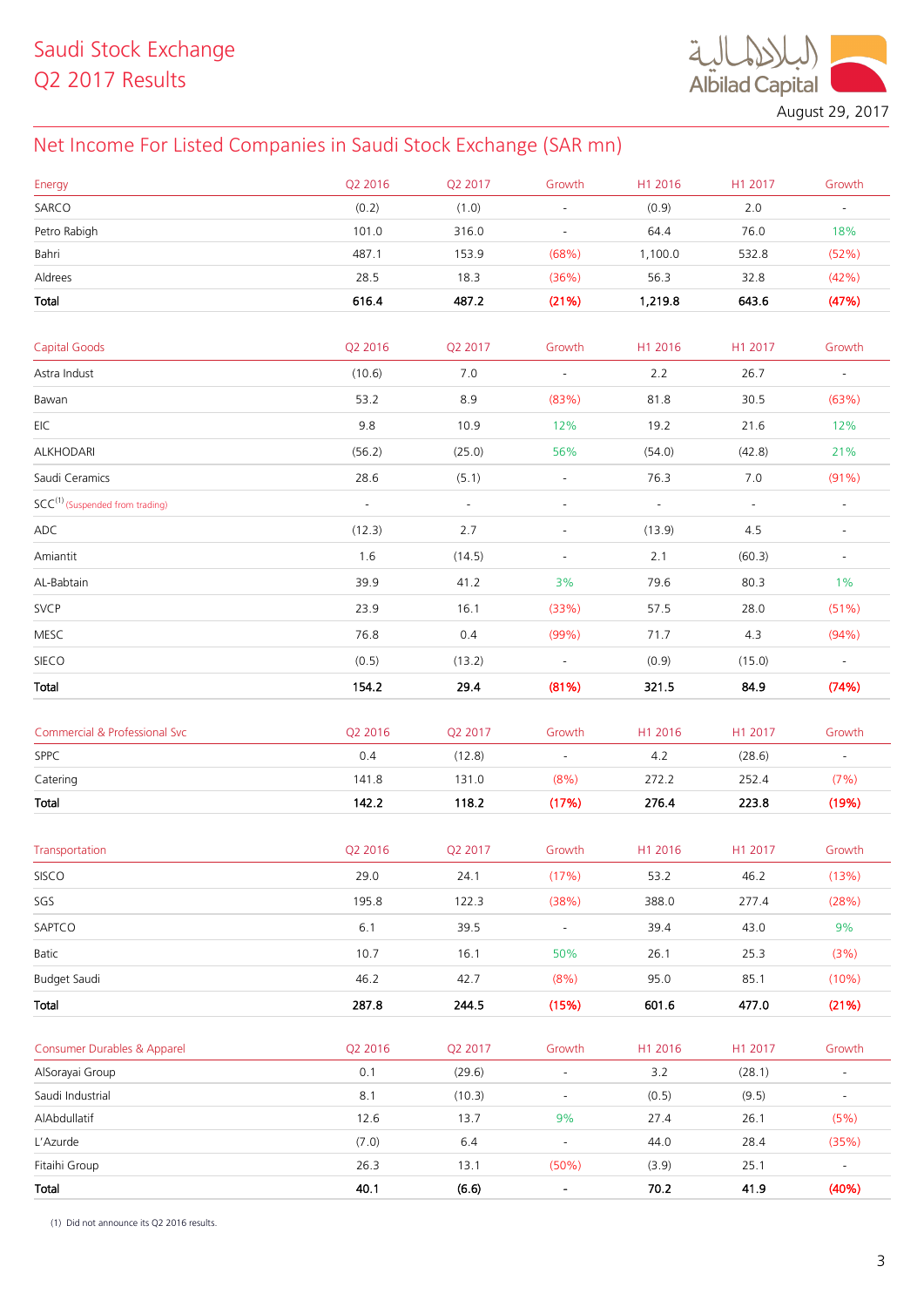$\ddot{a}$ **Albilad Capital** 

August 29, 2017

## Net Income For Listed Companies in Saudi Stock Exchange (SAR mn)

| <b>Consumer Services</b> | Q2 2016 | Q2 2017 | Growth                   | H1 2016                  | H1 2017                  | Growth                   |
|--------------------------|---------|---------|--------------------------|--------------------------|--------------------------|--------------------------|
| AL TAYYAR                | 296.9   | 211.7   | (29%)                    | 487.9                    | 348.7                    | (29%)                    |
| Al Hokair Group          | 16.5    | 14.8    | (10%)                    | 65.7                     | 22.8                     | (65%)                    |
| Dur                      | 29.1    | 33.5    | 15%                      | 60.5                     | 58.4                     | (3%)                     |
| Shams                    | 0.9     | 0.2     | (82%)                    | 1.6                      | (0.9)                    | $\sim$                   |
| Al Khaleej Training      | (3.3)   | 10.7    | $\sim$                   | 4.6                      | 17.0                     | 268%                     |
| Herfy Foods              | 49.5    | 43.4    | (12%)                    | 102.8                    | 96.1                     | (7%)                     |
| Total                    | 389.5   | 314.2   | (19%)                    | 723.0                    | 542.1                    | (25%)                    |
|                          |         |         |                          |                          |                          |                          |
| Media                    | Q2 2016 | Q2 2017 | Growth                   | H1 2016                  | H1 2017                  | Growth                   |
| $Tihama^{(1)}$           | (11.1)  | 1.6     | $\overline{\phantom{a}}$ | $\overline{\phantom{a}}$ | $\overline{\phantom{a}}$ | $\overline{\phantom{a}}$ |
| SRMG                     | (51.6)  | 6.8     |                          | (29.9)                   | 24.8                     |                          |
| Total                    | (62.7)  | 8.4     | $\blacksquare$           | (29.9)                   | 24.8                     | $\blacksquare$           |
|                          |         |         |                          |                          |                          |                          |
| Retailing                | Q2 2016 | Q2 2017 | Growth                   | H1 2016                  | H1 2017                  | Growth                   |
| SHAKER                   | 47.0    | (21.1)  | $\blacksquare$           | 75.0                     | (36.0)                   | $\blacksquare$           |
| Extra                    | 11.0    | 43.4    | 294%                     | (34.9)                   | 56.4                     |                          |
| SACO                     | 37.1    | 40.4    | 9%                       | 65.8                     | 71.1                     | 8%                       |
| SASCO                    | 4.5     | 6.5     | 44%                      | 6.2                      | 11.5                     | 87%                      |
| Jarir                    | 126.5   | 147.8   | 17%                      | 301.4                    | 369.2                    | 22%                      |
| AlHokair <sup>(1)</sup>  | 223.2   | 232.4   | 4%                       | 226.4                    | 311.8                    | 38%                      |
| Total                    | 449.3   | 449.3   | 0%                       | 639.9                    | 784.0                    | 23%                      |
| Food & Staples Retailing | Q2 2016 | Q2 2017 | Growth                   | H1 2016                  | H1 2017                  | Growth                   |
| A.Othaim Market          | 49.8    | 71.2    | 43%                      | 96.4                     | 131.4                    | 36%                      |
| Farm Superstore          | 27.2    | 20.3    | (25%)                    | 52.6                     | 42.9                     | (19%)                    |
| Anaam Holding            | 5.0     | (5.6)   | $\sim$                   | 2.2                      | (10.1)                   | $\sim$                   |
| Thimar                   | 2.0     | 3.0     | 50%                      | 4.3                      | 4.5                      | 5%                       |
| Total                    | 84.0    | 89.0    | 6%                       | 155.5                    | 168.6                    | 8%                       |
|                          |         |         |                          |                          |                          |                          |
| Food & Beverages         | Q2 2016 | Q2 2017 | Growth                   | H1 2016                  | H1 2017                  | Growth                   |
| Savola Group             | 253.5   | 229.3   | (10%)                    | 372.9                    | 234.1                    | (37%)                    |
| Wafrah                   | 0.7     | (0.5)   | $\blacksquare$           | $0.8\,$                  | (5.4)                    | $\overline{\phantom{a}}$ |
| SADAFCO <sup>(1)</sup>   | 81.4    | 77.2    | (5%)                     | $\sim$                   | $\sim$                   | $\blacksquare$           |
| Almarai                  | 658.4   | 674.1   | 2%                       | 947.0                    | 1,002.4                  | 6%                       |
| HB                       | 32.9    | 12.1    | (63%)                    | 46.6                     | 32.6                     | (30%)                    |
| Nadec                    | 35.6    | 25.9    | (27%)                    | 59.3                     | 30.2                     | (49%)                    |
| QACO                     | 3.0     | 0.7     | (77%)                    | 98.3                     | 0.9                      | (99%)                    |
| <b>TADCO</b>             | (4.6)   | (2.2)   | 53%                      | (11.4)                   | (5.9)                    | 48%                      |
| <b>SFICO</b>             | (9.7)   | (9.3)   | 4%                       | (19.9)                   | (18.5)                   | 7%                       |
| Sharqiya Dev Co.         | (2.0)   | (3.9)   | (95%)                    | (6.0)                    | (7.5)                    | (25%)                    |
| Al Jouf                  | 22.9    | 7.7     | (66%)                    | 31.7                     | 15.8                     | (50%)                    |
| Jazadco                  | 3.6     | 3.7     | 1%                       | 4.9                      | 1.9                      | (60%)                    |
| Total                    | 1,075.8 | 1,015.0 | (6%)                     | 1,524.3                  | 1,280.6                  | (16%)                    |
|                          |         |         |                          |                          |                          |                          |

(1) Results represent Q1 (FY ending 31 March)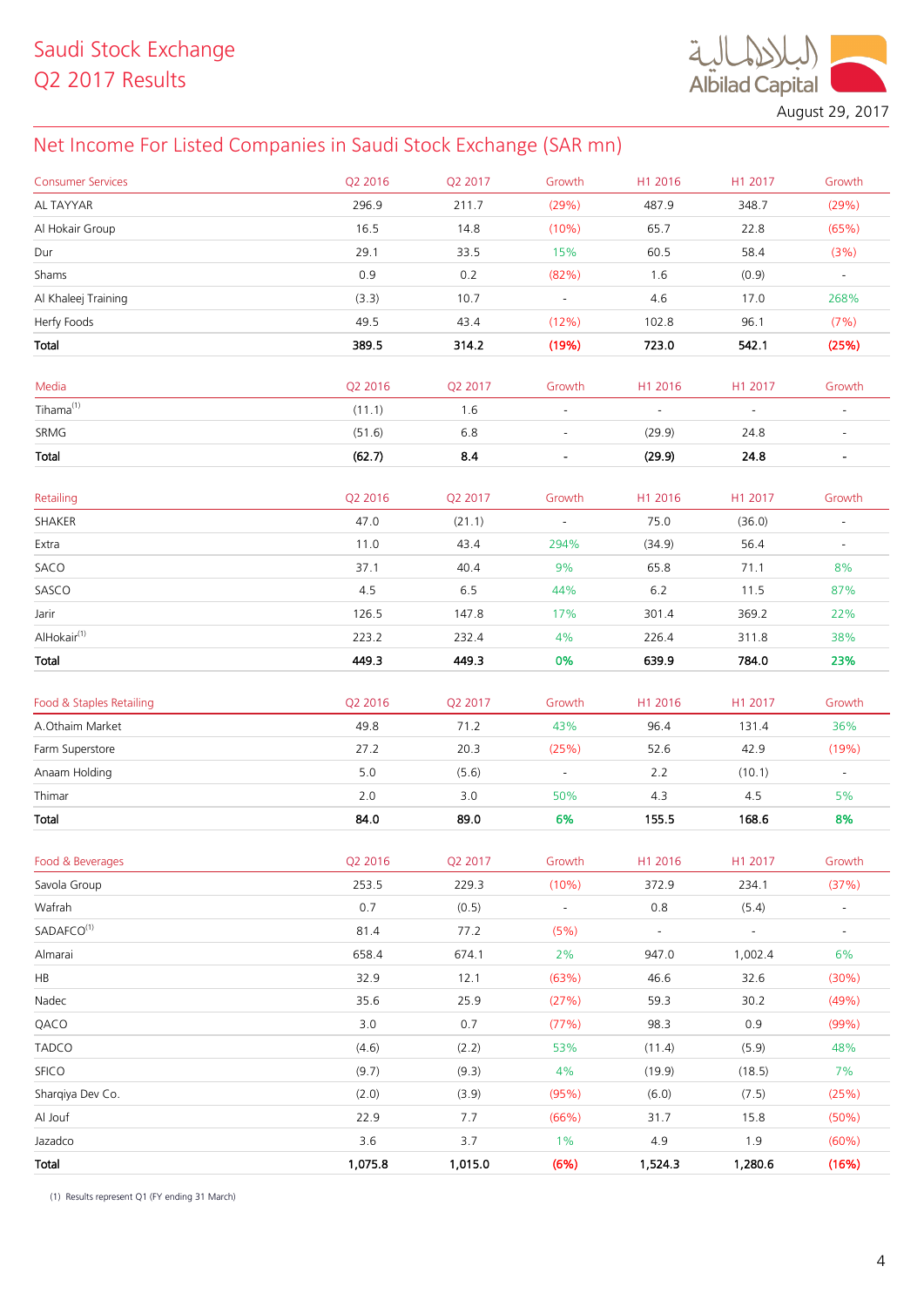**Albilad Capital** 

August 29, 2017

## Net Income For Listed Companies in Saudi Stock Exchange (SAR mn)

| Health Care Equipment & Svc    | Q2 2016  | Q2 2017  | Growth                   | H1 2016        | H1 2017        | Growth                   |
|--------------------------------|----------|----------|--------------------------|----------------|----------------|--------------------------|
| SCC                            | 47.4     | 28.5     | (40% )                   | 98.9           | 83.7           | (15%)                    |
| Mouwasat                       | 63.7     | 76.3     | 20%                      | 132.2          | 161.5          | 22%                      |
| Dallah Health                  | 54.1     | 70.0     | 29%                      | 112.2          | 155.0          | 38%                      |
| Care                           | 59.3     | 19.5     | (67%)                    | 92.4           | 35.0           | (62%)                    |
| Al Hammadi                     | 20.6     | 25.7     | 24%                      | 41.8           | 53.6           | 28%                      |
| Saudi German Hospital          | 74.1     | 57.1     | (23%)                    | 178.3          | 162.2          | (9% )                    |
| Total                          | 319.2    | 277.1    | (13%)                    | 655.8          | 651.1          | (1%)                     |
|                                |          |          |                          |                |                |                          |
| Pharma, Biotech & Life Science | Q2 2016  | Q2 2017  | Growth                   | H1 2016        | H1 2017        | Growth                   |
| Pharmaceutical                 | 39.4     | 53.4     | 36%                      | 127.9          | 153.4          | 20%                      |
| Total                          | 39.4     | 53.4     | 36%                      | 127.9          | 153.4          | 20%                      |
|                                |          |          |                          |                |                |                          |
| <b>Banks</b>                   | Q2 2016  | Q2 2017  | Growth                   | H1 2016        | H1 2017        | Growth                   |
| RIBL                           | 1,146.0  | 847.9    | (26%)                    | 2,319.7        | 1,895.3        | (18%)                    |
| BJAZ                           | 177.8    | 220.1    | 24%                      | 558.8          | 436.1          | (22%)                    |
| Saudi Investment               | 321.4    | 355.7    | 11%                      | 531.4          | 700.6          | 32%                      |
| Alawwal                        | 539.7    | 322.1    | (40%)                    | 1,051.3        | 646.0          | (39%)                    |
| <b>BSFR</b>                    | 1,048.0  | 1,004.6  | (4% )                    | 2,126.0        | 2,108.6        | (1%)                     |
| SABB                           | 1,151.7  | 1,129.2  | (2%)                     | 2,293.3        | 2,165.1        | (6%)                     |
| Arab National                  | 818.0    | 849.1    | 4%                       | 1,567.2        | 1,617.1        | 3%                       |
| SAMBA                          | 1,314.2  | 1,270.6  | (3%)                     | 2,574.4        | 2,502.0        | (3%)                     |
| Al Rajhi                       | 2,051.9  | 2,181.7  | 6%                       | 4,069.2        | 4,402.6        | 8%                       |
| Albilad                        | 183.9    | 238.8    | 30%                      | 358.4          | 468.1          | 31%                      |
| Alinma                         | 409.1    | 488.2    | 19%                      | 800.4          | 909.6          | 14%                      |
| NCB                            | 2,437.6  | 2,417.4  | (1%)                     | 5,068.4        | 5,120.0        | $1\%$                    |
| Total                          | 11,599.2 | 11,325.3 | (2%)                     | 23,318.4       | 22,971.1       | (1%)                     |
| <b>Diversified Financials</b>  | Q2 2016  | Q2 2017  | Growth                   | H1 2016        | H1 2017        | Growth                   |
| SAIC                           | 10.0     | 7.6      | (24%)                    | 7.5            | 11.0           | 47%                      |
| Aseer                          | 15.6     | 3.7      | (77%)                    | (35.0)         | 24.4           |                          |
| AlBaha                         | $0.0\,$  | (0.3)    | $\overline{\phantom{a}}$ | 0.01           | (0.3)          | $\overline{\phantom{a}}$ |
| Kingdom                        | (80.0)   | 216.3    | $\blacksquare$           | 34.6           | 345.4          | $\blacksquare$           |
| Total                          | (54.4)   | 227.2    | $\blacksquare$           | 7.0            | 380.4          | $\blacksquare$           |
|                                |          |          |                          |                |                |                          |
| Telecommunication              | Q2 2016  | Q2 2017  | Growth                   | H1 2016        | H1 2017        | Growth                   |
| <b>STC</b>                     | 2,202.2  | 2,376.6  | 8%                       | 4,598.8        | 4,903.7        | 7%                       |
| <b>Etihad Etisalat</b>         | 3.2      | (189.7)  | $\blacksquare$           | 22.9           | (352.8)        | $\overline{\phantom{a}}$ |
| ZAIN KSA                       | (328.3)  | 7.7      | $\blacksquare$           | (578.3)        | 53.2           | $\overline{\phantom{a}}$ |
| Atheeb Telecom <sup>(1)</sup>  | (58.1)   | 55.4     | $\blacksquare$           | $\blacksquare$ | $\blacksquare$ | $\overline{\phantom{a}}$ |
| Total                          | 1,819.0  | 2,250.0  | 24%                      | 4,043.4        | 4,604.1        | 14%                      |

(1) Results represent Q1 (FY ending 30 March)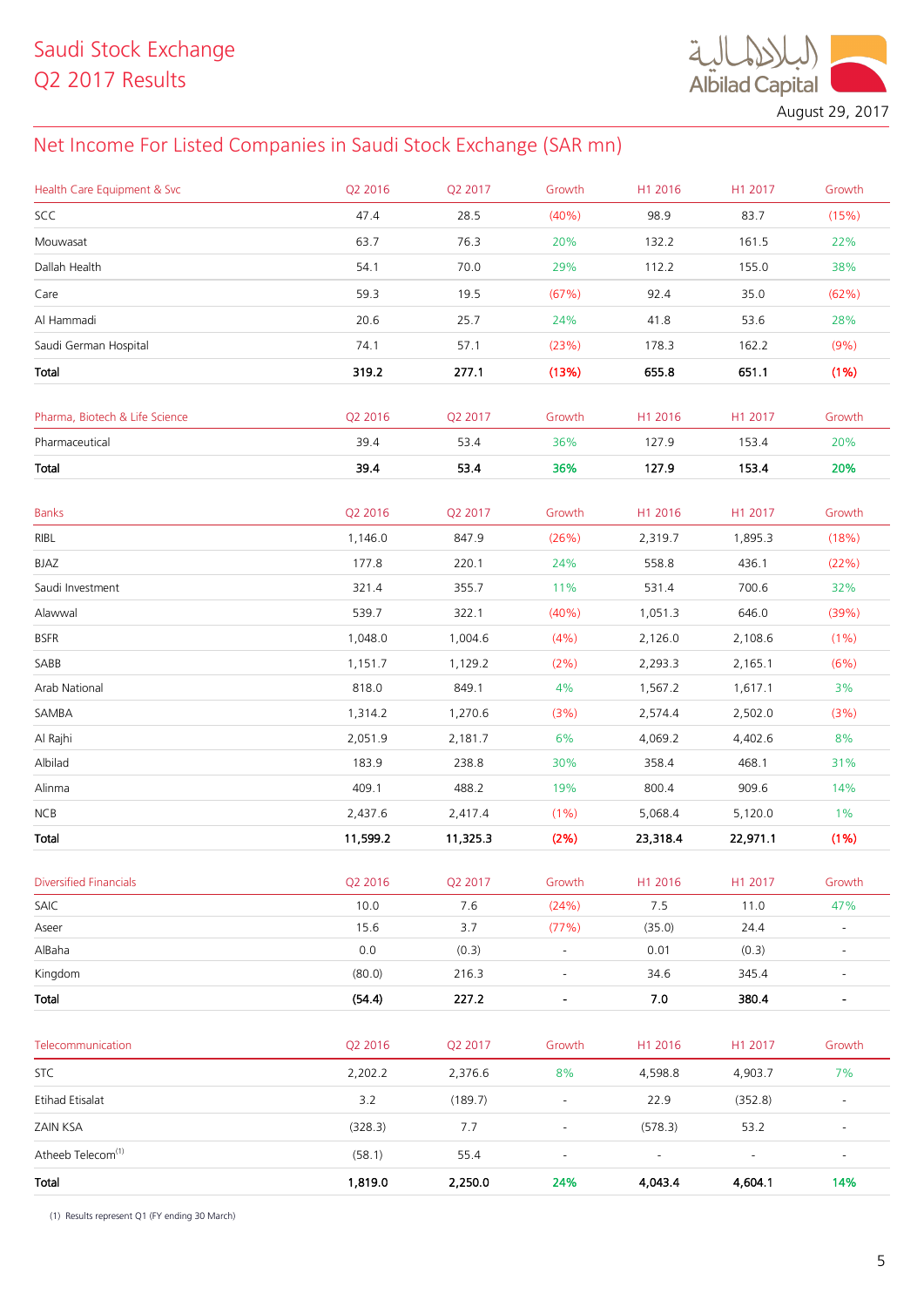$\ddot{\mathcal{A}}$ **Albilad Capital** 

August 29, 2017

## Net Income For Listed Companies in Saudi Stock Exchange (SAR mn)

| Insurance           | Q2 2016 | Q2 2017 | Growth                   | H1 2016 | H1 2017 | Growth                   |
|---------------------|---------|---------|--------------------------|---------|---------|--------------------------|
| Tawuniya            | 243.9   | 248.8   | 2%                       | 305.4   | 409.1   | 34%                      |
| MetLife AIG Alarabi | (7.6)   | (3.2)   | 57%                      | (11.3)  | (10.1)  | 10%                      |
| Jazira Takaful      | 6.3     | 8.9     | 41%                      | 12.0    | 16.2    | 35%                      |
| Malath Insurance    | (129.6) | $5.0$   | $\blacksquare$           | (126.8) | 13.9    | $\blacksquare$           |
| MEDGULF             | (19.7)  | (417.3) | $\overline{\phantom{a}}$ | (4.4)   | (510.3) | $\sim$                   |
| Allianz SF          | 6.3     | 7.8     | 24%                      | 13.1    | 16.6    | 27%                      |
| Salama              | 3.0     | 16.2    | 433%                     | 5.5     | 30.3    | 449%                     |
| Walaa Insurance     | 30.6    | 35.6    | 16%                      | 51.0    | 67.8    | 33%                      |
| Arabian Shield      | 10.1    | 22.3    | 122%                     | 17.5    | 43.0    | 146%                     |
| SABB Takaful        | $2.8\,$ | 1.8     | (37%)                    | 6.6     | 3.9     | (41%)                    |
| SAICO               | 21.6    | 11.5    | (47%)                    | 23.3    | 20.9    | (10%)                    |
| Wafa Insurance      | 4.5     | 2.92    | (35%)                    | 40.9    | 6.6     | (84%)                    |
| <b>Gulf Union</b>   | 6.4     | 5.78    | (10%)                    | 7.8     | 12.4    | 58%                      |
| $\sf ATC$           | 9.3     | 11.1    | 19%                      | 17.0    | 20.4    | 20%                      |
| Al Ahlia            | (5.0)   | 4.1     | $\overline{\phantom{a}}$ | (13.2)  | 4.8     | $\blacksquare$           |
| ACIG                | 4.4     | 6.6     | 50%                      | 8.2     | 11.5    | 41%                      |
| AICC                | 2.1     | 3.6     | 73%                      | 5.3     | 8.8     | 65%                      |
| Trade Union         | $6.1$   | 25.1    | 311%                     | $7.5$   | 33.2    | 342%                     |
| Sagr Insurance      | 58.0    | 7.0     | (88%)                    | 130.6   | 12.1    | (91%)                    |
| <b>UCA</b>          | 43.2    | 27.4    | (36%)                    | 62.4    | 61.7    | (1%)                     |
| Saudi Re            | (8.9)   | 13.4    | $\overline{\phantom{a}}$ | (26.6)  | 20.9    | $\sim$                   |
| Bupa Arabia         | 104.2   | 145.8   | 40%                      | 176.9   | 182.5   | 3%                       |
| Al Rajihi Takaful   | 24.4    | 41.1    | 68%                      | 33.2    | 75.2    | 127%                     |
| Chubb Arabia        | 11.8    | 9.8     | (17%)                    | 14.0    | 18.9    | 35%                      |
| AXA-Cooperative     | 9.5     | 14.8    | 56%                      | 22.8    | 31.1    | 37%                      |
| Gulf General        | 11.6    | 11.3    | (3%)                     | 7.7     | 11.0    | 42%                      |
| Buruj               | 22.6    | 27.8    | 23%                      | 34.6    | 55.8    | 61%                      |
| Al Alamiya          | 13.5    | 7.1     | (47%)                    | 29.2    | 23.7    | (19%)                    |
| Solidarity          | 9.5     | 12.9    | 36%                      | 13.0    | 23.6    | 82%                      |
| Wataniya            | 4.2     | 7.7     | 81%                      | 10.6    | 23.4    | 121%                     |
| Amana Insurance     | (8.6)   | (1.8)   | 79%                      | (0.4)   | (6.4)   | $\overline{\phantom{a}}$ |
| Enaya               | (5.5)   | (3.5)   | 37%                      | (15.1)  | (10.0)  | 33%                      |
| Alinma Tokio M      | (10.8)  | (7.5)   | 31%                      | (18.3)  | (5.8)   | 68%                      |
| Total               | 474.2   | 309.9   | (35%)                    | 839.9   | 716.5   | (15%)                    |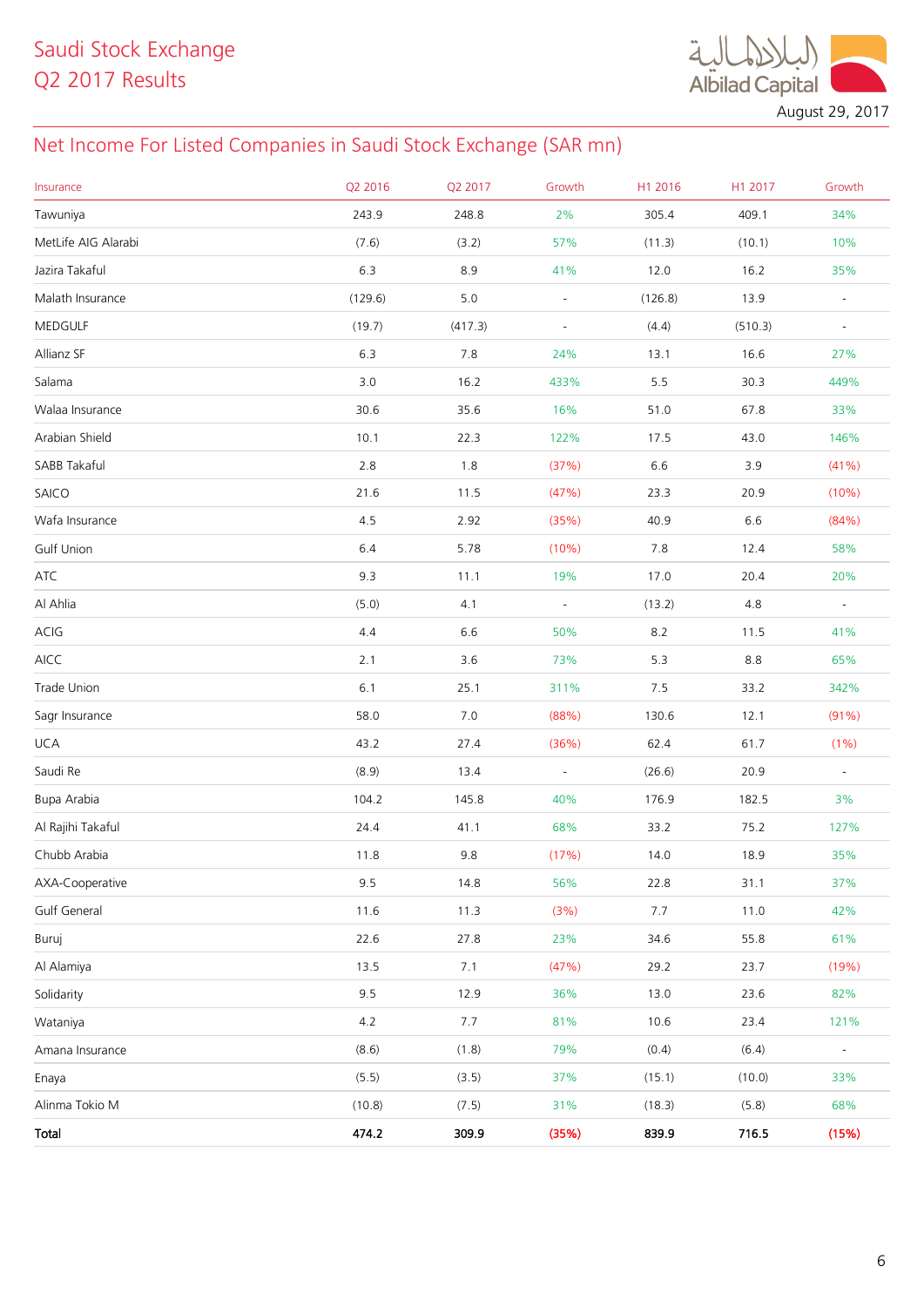

August 29, 2017

## Net Income For Listed Companies in Saudi Stock Exchange (SAR mn)

| <b>Utilities</b>          | Q2 2016 | Q2 2017 | Growth                   | H1 2016                  | H1 2017        | Growth                   |
|---------------------------|---------|---------|--------------------------|--------------------------|----------------|--------------------------|
| GASCO                     | 23.0    | 37.8    | 64%                      | 73.3                     | 102.8          | 40%                      |
| Saudi Electric.           | 2,242.0 | 2,231.6 | $(0.5\%)$                | 1,443.7                  | 7,167.4        | 396%                     |
| Total                     | 2,265.0 | 2,269.4 | 0.2%                     | 1,517.0                  | 7,270.2        | 379%                     |
| Real Estate Mgmt & Dev't  | Q2 2016 | Q2 2017 | Growth                   | H1 2016                  | H1 2017        | Growth                   |
| Real Estate               | 42.8    | 18.8    | (56%)                    | 47.6                     | 69.6           | 46%                      |
| Taiba                     | 74.4    | 54.4    | (27%)                    | 128.5                    | 110.5          | (14%)                    |
| MCDC <sup>(1)</sup>       | 56.2    | 56.1    | $(0\%)$                  | $\overline{\phantom{a}}$ | $\blacksquare$ | $\overline{\phantom{a}}$ |
| Arriyadh Development      | 132.8   | 45.3    | (66%)                    | 186.9                    | 88.7           | (53%)                    |
| Emaar EC                  | 238.6   | 35.4    | (85%)                    | 224.7                    | 16.3           | (93%)                    |
| Red Sea                   | 31.9    | (6.1)   | $\overline{\phantom{a}}$ | 63.8                     | 3.0            | (95%)                    |
| Jabal Omar <sup>(2)</sup> | 9.5     | 53.8    | 467%                     |                          |                |                          |
| Dar Al-Arkan              | 43.2    | 11.0    | (75%)                    | 101.1                    | 23.1           | (77%)                    |
| <b>KEC</b>                | 8.5     | (9.2)   | $\overline{\phantom{a}}$ | 1.0                      | (16.1)         | $\overline{\phantom{a}}$ |
| Alandalus Property        | 24.9    | 27.6    | 11%                      | 49.7                     | 77.0           | 55%                      |
| Total                     | 662.7   | 286.8   | (57%)                    | 803.3                    | 372.1          | (54%)                    |

(1) Results represent Q1 ending 29 Rajab 1438H compared to the same period of last Hijri year.

(2) Results represent two months and 18 days ending 30 June 2017.

| Total Market | 28,915 | 25 792 5 2<br>-----<br><u>.</u> | 10.8% | 50.906.7<br>. | 55.997<br>- | 10.0% |
|--------------|--------|---------------------------------|-------|---------------|-------------|-------|
|              |        |                                 |       |               |             |       |